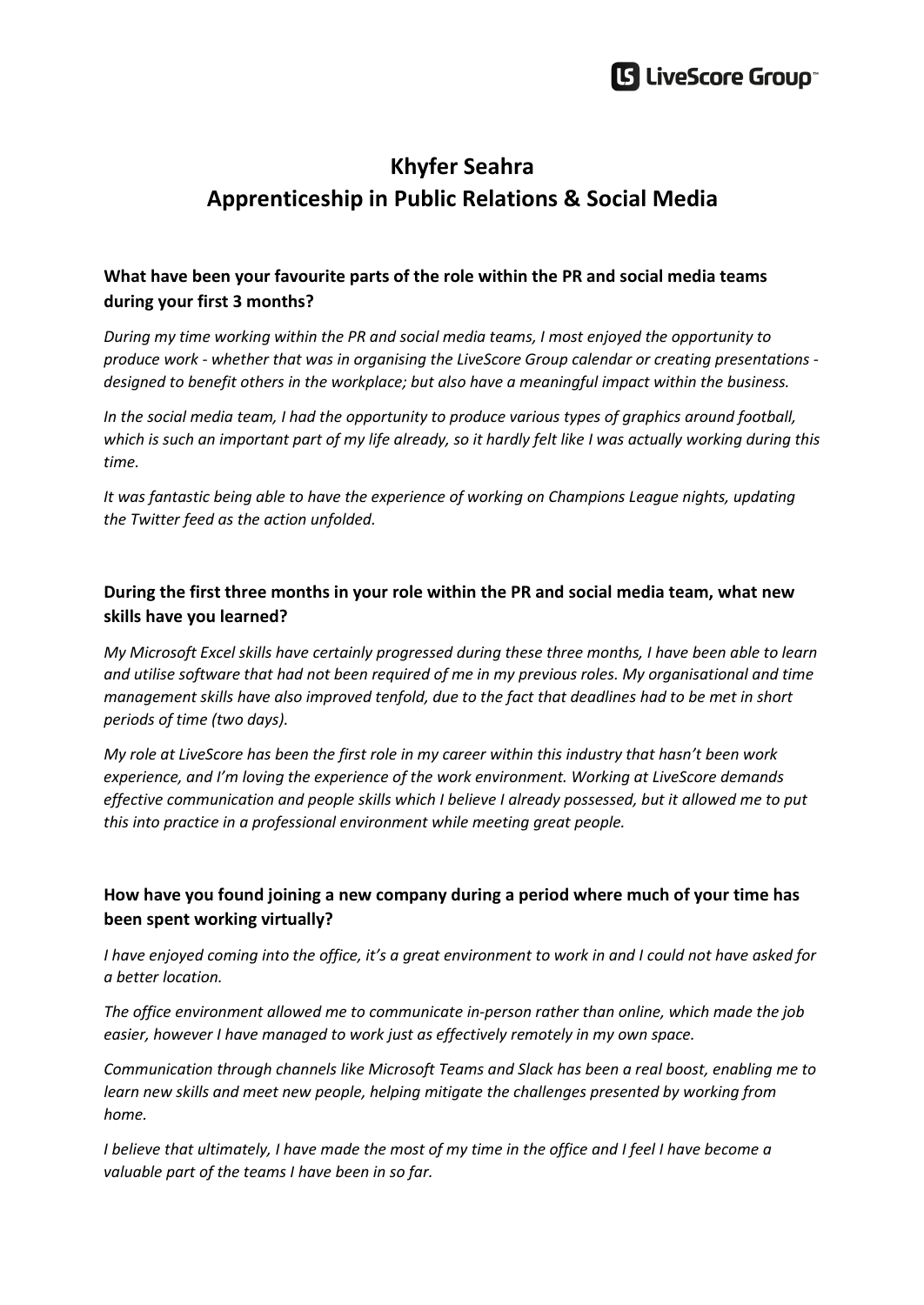# **S** LiveScore Group

#### **How has the job differed to your original expectations?**

*My role at LiveScore has exceeded my initial expectations. I have undoubtedly learned a lot more in three months than I thought possible. Prior to applying for the job, I certainly never imagined that I would have such a good integration to a company. My first few months and the apprenticeship itself have so far gone very smoothly.* 

*Generally, I tend to take things as they come rather than build up my expectations, but I'm sure that any junior in my position pursuing a career in this industry would not expect to join such a well-run and forward-thinking company.*

### **What are you hoping to achieve in your next placement within the video production team?**

*I have had little experience working on video production prior to joining LiveScore, and it is one of the key areas that I want to develop more skills in. There is a big crossover between video production and social media, so I believe I have the potential excel in both areas.* 

*The crossover will only benefit my current skill set and make me a more well-rounded employee. I want to eventually become proficient in video editing so I can create the sort of videos that I regularly consume, such as football compilations and highlights.*

*Needless to say, I am looking forward to joining the video team and seeing how far I can develop my skills and find out what the tasks will entail.*

## **What advice will you be sharing with any colleagues due to begin working in the PR and social media teams?**

*My advice would be to ensure that your organisational skills are as good as they can be and to leave enough time to complete each task. Working in two different departments can be a learning curve at times, particularly in a new role, so this is essential.* 

*Attention to detail is a big factor for working in both roles, whether that is in organising data in Excel or creating a graphic, so it is important to not rush any tasks. Effective communication is also key and if you have any doubts, it is best to raise this with your line manager before commencing a task.*

### **Are there any other thoughts on your first 3 months working at LiveScore?**

*Overall, I cannot stress enough how fantastic everyone I have met in the company has been since I have joined. At no time did I feel that I was lost in any aspect, with every member of the team always able to answer any questions I had and offer their help where needed.*

*The new office has been a pleasure to work in and I feel privileged to have been selected as an apprentice in the inaugural year of the scheme.* 

*I couldn't have asked for a better workplace to develop different skills in different areas, and I have no doubt that the experience will shape me into a more credible, experienced and confident worker by the end of the apprenticeship.*